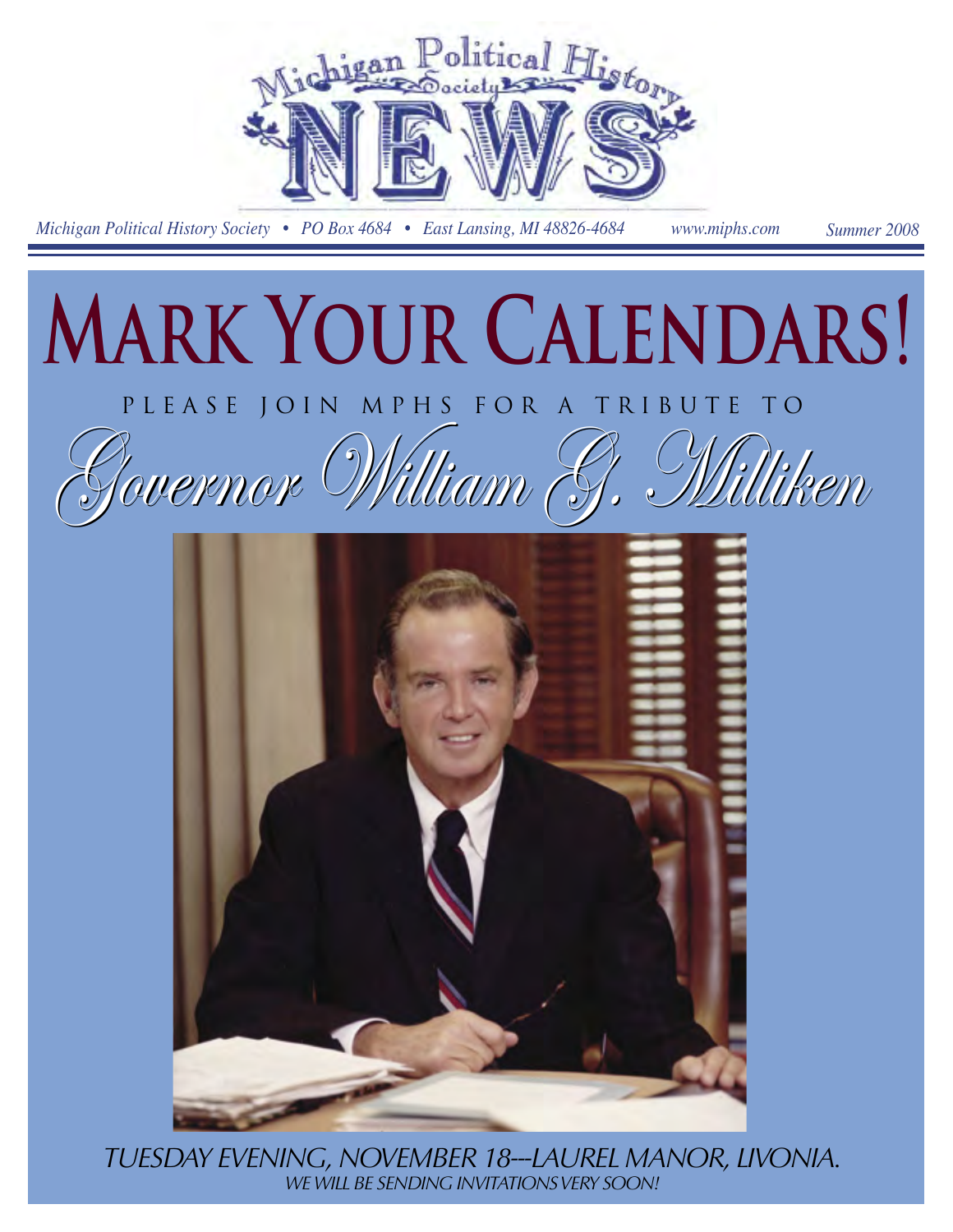# *MPHS looks at Capital Press Corps history*

#### *By Sheila O'Brien Schimpf*

The Michigan Political History Society hosted a panel discussion on The History of the Michigan Capital Press Corps in the 1950's-60's June 16 at the Michigan Chamber of Commerce. The panel was the first of three events examining the history of Michigan's capital press corps. Future panels will look at the press corps in the seventies through the nineties.

Four journalists who worked in the Michigan Capital Press Corps during the 1950's and 60's emphasized just how different life in the Capitol was then but most recalled it as a good time in their career.

Roberta Stanley, MPHS Board Member and former Gongwer News reporter, was the moderator for the event. She introduced the panel by saying the reporters started at small town dailies in Michigan communities -- Mt. Pleasant, Albion, Ypsilanti, Coldwater -- and went on to work for wire services, both AP and UPI, and bigger newspapers. "Every single one of us went to Michigan State University, most of us attending the Journalism School," she said. "It was an honor and a professional measure of success to be named to a slot in the Capital Press Corps."

The panelists included:

• Dick Milliman (Lansing State Journal; Press Secretary for George Romney)

- Pat McCarthy (Lansing State Journal)
- Marcia Van Ness (Lansing State Journal)
- Dale Arnold (United Press International)

Dick Milliman began the discussion by noting how different the capital of the 1950's was from the capital of today. "There were two state gov- ernment buildings and the Capitol. That was state government, period," Milliman, who covered the capital for the Lansing State Journal in the 1950s, remembered. Even the Supreme Court was in the Capitol Building then. Reporters could walk into state offices in the Capitol and interview legislators and agency heads in person, according to Milliman. Legislators had few staff members.

Michigan Government was not only smaller and its political officials more accessible, but the Mich-<br>igan Legislature met on a part-time basis. This al-<br>lowed reporters to use the off-season to do research and write detailed stories on other aspects of government. For example, Milliman thought that tracking the budget would be a smart thing for a reporter to do, and in the early 1950s, he wrote a series on the Michigan budget called "A Billion Dollar Business." (To put that number in perspective, Michi-



Marcia Van Ness responds to a question from the audience.



Dick Milliman, MPHS President David Murley, Panel Moderator Roberta Stanley, Pat McCarthy, Marcia Van Ness, Dale Arnold.

gan spent \$46.1 billion during fiscal year 2007, according to the state web site.)

Broadcast reporters began to arrive in the 1960s, Milliman said, bringing with them a few built-in conflicts with the print reporters who had always thought of the capital as their beat.

Government may have been smaller but it still had the need to communicate with the press. Milliman, who became Gov. George Romney's press secretary after his election in 1962, said Gov. G. Mennen Williams had two press conferences a day -- one for papers with morning deadlines and one for papers with afternoon deadlines. Newspapers had more space for capital news back then, Milliman noted, and the public paid closer attention. As state government grew larger and more important to people's lives, the capital press corps also grew larger. It numbered about 17 people in 1953-54, in- creased to 20 people in 1959-60, until, according to Marcia Van Ness, it reached 44 people (29 print and 15 broadcast members) by 1971-72. Today, noted audience member and AP bureau chief Kathy Barks Hoffman, only 11 reporters for six companies, plus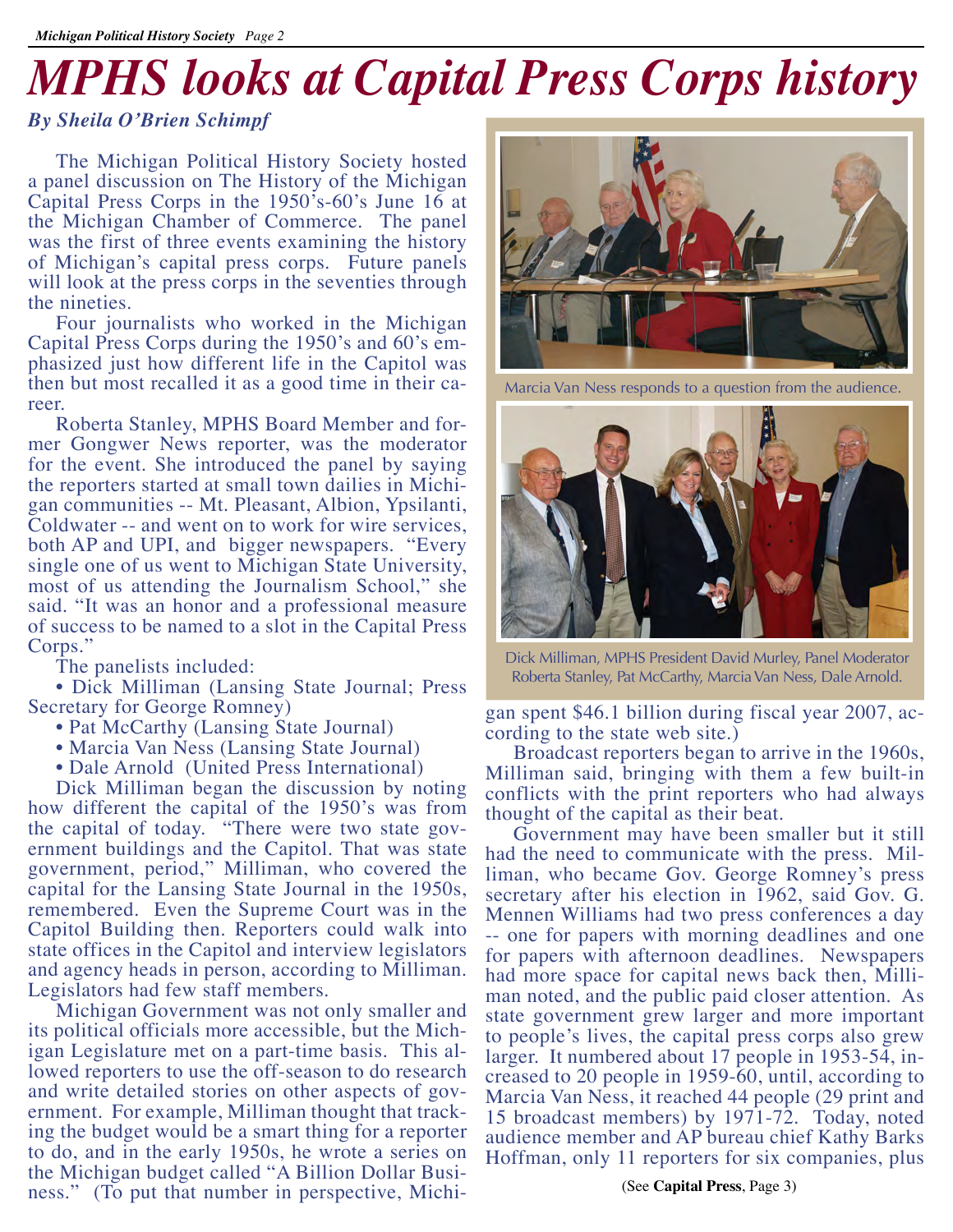**Capital Press** *from Page 2*

the Gongwer and MIRS reporters, are capital regulars.

Marcia Van Ness, who began covering the Capital in 1969, was one of few women reporters assigned to the Capitol, and was regarded as something of a novelty. "Legislators would address everyone as 'gentlemen,'" she remembered. Many assumed she was not a reporter; for example, sometimes people would ask Bill Baird, the Lansing State Journal bureau chief, whether Van Ness was his assistant. "Bill Baird was an outstanding gentleman in every way,'' Van Ness said. "He would say, 'No, she's my colleague.'"

While Van Ness was one of the few women capitol reporters during her time, she could never claim to be the first. That distinction belonged to a pioneering woman reporter in the 1940s, Roberta Applegate, whose name was sometimes changed by copy editors to "Robert."

Access to elected officials was much different back then, Van Ness noted. For example, if she stood outside the governor's office on the second floor in the Capitol, she could sometimes see him at work at his desk, a feat security has made impos- sible today. "That was a different era,'' she said.

One interesting phenomenon Van Ness dis-<br>cussed was the conflict that arose between "tradi-<br>tional" print media and "modern" television media. One area of conflict was competition for space. Van Ness remembered huge cameras showing up at press conferences that were usually held in small spaces. "It would be a solid wall of cameras,'' Van Ness said, "and we were behind them and we were there first. That was the beginning of 'how are we going to work this out.'"

Print reporters routinely covered a meeting or a story until the end. As they were leaving a commit- tee hearing or a session, broadcast media would just be coming in. "And they would say, what went on in there?" Van Ness said.

Dale Arnold, United Press reporter, remembered that state government was so small, one secretary worked for four or five legislators. Still it was a thrill to be assigned to Lansing, he said. As Arnold, who came to Lansing as a United Press reporter from Albion in the 1950s, put it, "Coming to the capital was really a big deal for me."

Arnold, a United Press reporter, said his bureau wanted to beat the Associated Press on every story. "I worked with George Weeks for two years about '58," Arnold said. Once when the state Supreme Court was expected to hand down an important opinion, Arnold and Weeks wrote two leads, one upholding the lower court ruling and one overturn-<br>ing it. In those days Supreme Court opinions were

dumped on a table in the Capitol. Weeks went to get the ruling and Arnold stayed in the press room that was off the Senate chamber. "George read enough to know it was a 'no,'" Arnold said. "George was in the balcony."

Arnold was supposed to watch for Weeks' signal -- thumb up or down-- and send the already-written story over the teletype machine, minutes ahead of AP. Weeks wanted to make sure Arnold saw the thumbs down and leaned over the railing. "I thought he was going to fall over,'' Arnold said. They beat the AP.

Pat McCarthy, who was a reporter for the Lansing State Journal for 25 years including two fiveyear stints on the Capital Beat, said covering the Capital was fun.

"There was a certain sense of competition,'' he said. "Some people would go around hiding things so you couldn't see them.''

Sometimes legislators would run ideas past reporters as a test balloon, McCarthy said, and sometimes at Christmas, a bottle of whiskey showed up with a reporter's name on it, a gift from a lobbyists that ethics codes today do not allow. "That was a nice little unreported payment for the job,'' McCarthy joked.

Committee meetings were sometimes held in secret, McCarthy said, behind locked doors. "One day we took a picture of the Ways & Means Committee through a window and ran it. The next day they had a newspaper up over the window."

McCarthy said when interest in capital news began to wane, it was hurried by an attitude among editors, attributed to Al Neuharth, that "Govern- ment is boring."

"That type of thinking did permeate down through the system,'' McCarthy said.

McCarthy covered the state's Constitutional Convention in the early 1960s. He discussed Rom- ney's role as chief advocate for the convention and noted that some legislators were nervous not only because of the complete overhaul in the Constitution (including new legislative apportionment and election cycles), but also because each member of the constitutional delegation represented competition for their seats.

After the program concluded, former Attorney General Frank Kelley agreed with the journalists that things today are much different from when he took office in 1962. "If you called a press confer- ence, you had it in your office, set up six or eight chairs," Kelley said. The reporters who came were all male, and no television or radio reporters came. "And," he said, "you got much more space in the papers."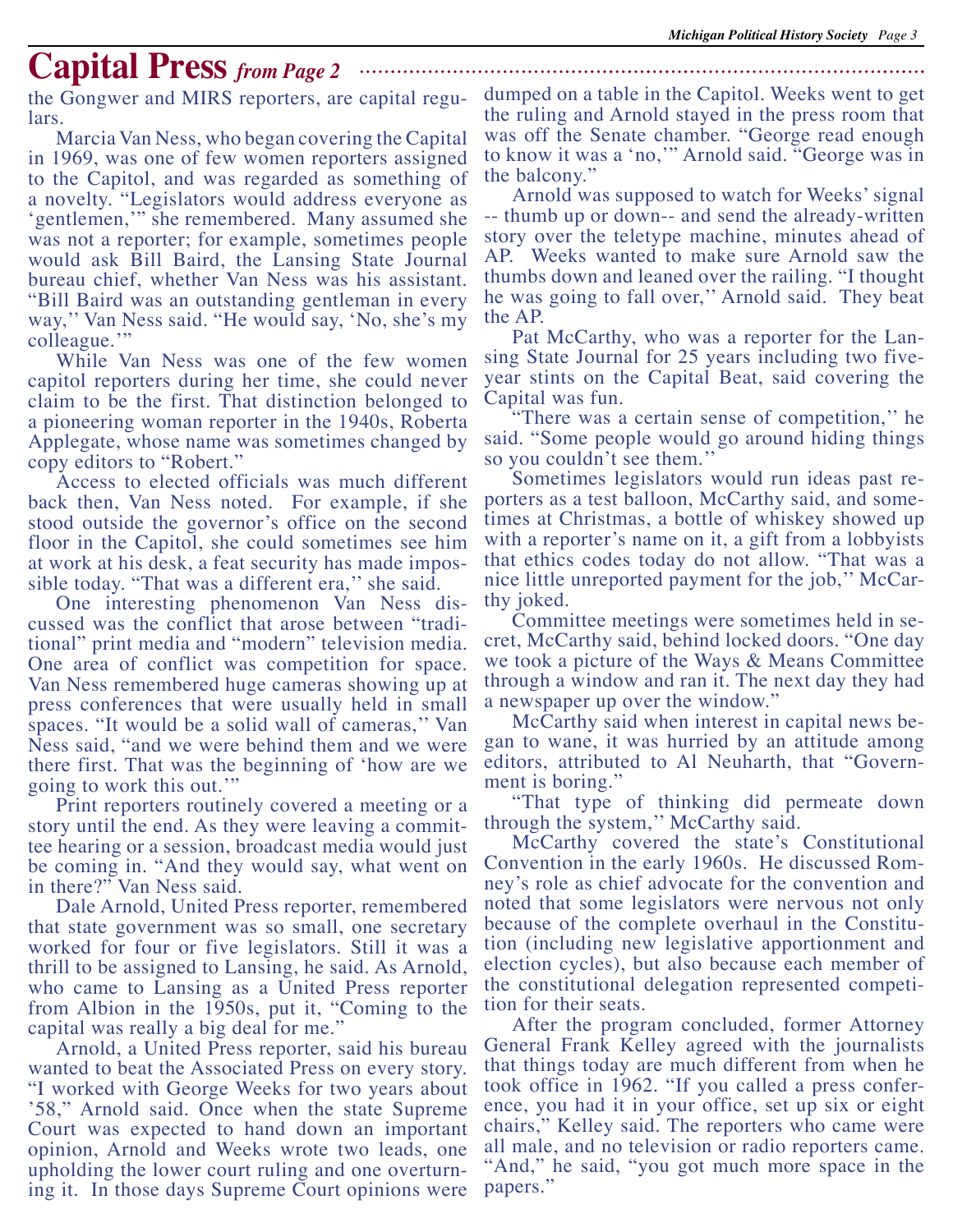# **Frankenmuth's Frankenmuth's hidden gem hidden gem**

When you mention Frankenmuth to most people in Michigan, certain destinations come to mind. For those who love fine German food, they think of Bavarian Inn or Zehnder's. Perhaps their thoughts focus on Bronner's, the world's largest Christmas store. Those more inclined to spend the day shopping may think of Frankenmuth's neighbor to the west, Birch Run, which is home to one of the Midwest's largest outlet malls.

But for those who love history, there is another reason to visit Frankenmuth--Michigan's Own Military & Space Museum. The museum, founded and run by Stan Bozich, contains hundreds of pictures, uniforms, medals, and weapons. But make no mistake--this museum is not about artifacts; it is about the people--including our neighbors, uncles, fathers, brothers (and yes, even some mothers and sisters) who have sacrificed on our behalf. Each display contains the story behind the soldier--a city kid wounded at the Battle of the Bulge, a farmer's son who served in Vietnam, or a recent college graduate hurt in Afghanistan. The museum is not limited to military conflicts; as the name implies, it also emphasizes Michigan's role in our nation's space program. Many of the stories are quite moving, and all are fascinating.

There are two factors that set Michigan's Own from other military museums. The first, of course, is its Michigan focus. The second is its large collection of materials and information on the Polar Bears. The Polar Bears were a unit of several thousand soldiers, mostly from Michigan, which was dispatched by President Wilson to support the Russian "White" Army against the Bolshevik "Red" Army during the Russian Civil War. Unfortunately, most people today do not realize the important role that thousands of Michigan's sons played in one of the most important ideological conflicts of the Twentieth Century.

Interesting, you say, but what does this have to do with Michigan's Political History? Let me answer that in two parts. First, although we are the Michigan Political History Society, we are glad to credit our fellow historical groups, museums, publications, etc. that discuss, promote, and preserve history.

Second, Michigan's Own does not ignore political history. Indeed, at the entrance to the museum, visitors are greeted by a large display of five Michigan Governors and their role in past military conflicts. The displays include each of the Governor's military uniforms, pictures of them while in the service, various medals and proclamations, and other material. The Michigan Governors honored with the displays include Governors Milliken, Swainson, and Williams (World War II); Wilbur Brucker (World War I); and Fred W. Green (Spanish-American War).

So the next time you decide to visit Frankenmuth, go ahead, stop by Birch Run on your way there. Get your Christmas goods at Bronner's. But before you stop for a heavy German meal, make sure that you visit Michigan's Own. You will be glad that you did.



Display honoring Fred Green, Spanish-American War Veteran and Governor of Michigan



Michigan Own's has a very large collection of military and space gear. It also has several displays describing the ordeals of the "Polar Bear" expedition to Russia.



Display honoring John Swainson, World War II veteran and Governor of Michigan.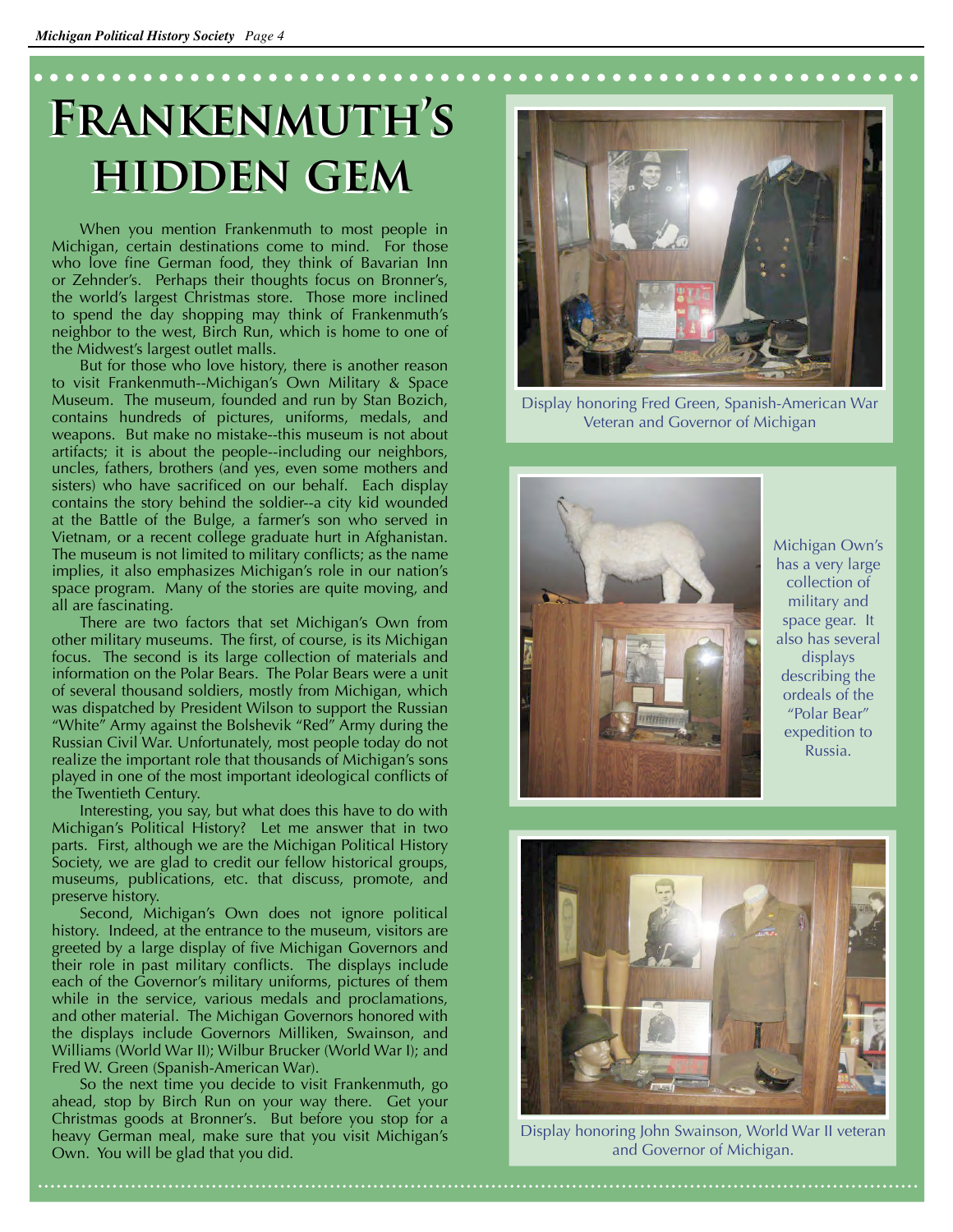# Catching up with... **GEORGE MCA...**

#### **By Tim Alberta**

In the 1930s, an average boy raised on a northern Michigan farm could ask for little more than good health, a good woman and, someday, a farm of their own.

But George McManus was anything but average.

Growing up penniless on a remote farm during the Great Depression made McManus, a former Republican state senator from Traverse City, appreciate the value of a hard day's work. He once watched his father, who worked as a hired hand on a neighbor's farm until George was five, get the family through a bitter Michigan winter on only \$50.

"I remember the toughest winter we had, we lived on two dollars a week," McManus recalled. "Dad had fifty dollars to get us by from fall until spring. We had cows, pigs, horses and chickens, so we had our own milk and meat, and we made cheese and butter.

"We didn't ask for money because everyone just scraped by."

McManus said in Archie, where he grew up, children knew nothing of their own poverty because they saw no signs of economic inequality between them.

"Everyone else did same thing—we didn't know we were poor, because everyone else was in same boat as us," he said.

Despite having great respect for his father and the agricultural way of life that sustained his family for generations, McManus wanted more. As much as those Depression years made him appreciate hard work on the farm, they also made him determined to get an education, certain that he could avoid his family's plight if he went to college.

But one glaring obstacle stood in the way: College was for the wealthy, and George McManus was a self-described "poor kid."

McManus's grandfather, a member of the rural school board, saw to it that George and his classmates had quality teachers despite living far from the city. After completing seventh grade, McManus began attending a nearby catholic high school with his cousin. During that time, his grades were so outstanding that he was offered a senatorial scholarship.

"At that time, the board of trustees at Michigan State College (MSC, now Michigan State University) issued two scholarships per senatorial district in the state," he said. "I won one, which paid my tuition for four years."

Although McManus had succeeded in academics and moved away from the farm, he still felt pressure from his father, who saw no point in higher education.



*George McManus today, holding his new book, "The Boy from Archie (Photo by Carol South)* (See **McManus**, Page 5)



*George McManus served as a Senator from 1991-2002*

"My dad didn't want me to go to college or high school—he thought it was a waste of time," McManus said. "He had this idea in his head that all five boys would farm with him one day.

"Then he found out there was a horticulture school at MSC and he convinced me that I should take a look at the horticulture department," McManus said. "So I went back, switched from math to horticulture, and took agricultural economics as a minor."

McManus said even though his father initially was opposed to his schooling, he checked his son's grades regularly and always made sure he was behaving. "My father always checked my report card, and I had to get all As…he figured if you're in school, you might as well get As," McManus remembered. "He pushed hard but it served me well."

After college, McManus returned home to help his father maintain their cherry farm from 1953 to 1956. Three years as a cherry farmer convinced McManus that he should put his degree to use, so he accepted a position with the Michigan State University Cooperative Extension, where he worked for six years.

In the years that followed, McManus served in numerous capacities with organizations like the Traverse City Rotary Club, Traverse City Chamber of Commerce, Michigan Agricultural Commission and various public service organizations throughout the state.

During that time, McManus also began raising a family with his wife, Clara Belle, on their cherry farm in Traverse City that they bought in 1955 and still live on to this day. The couple, who will celebrate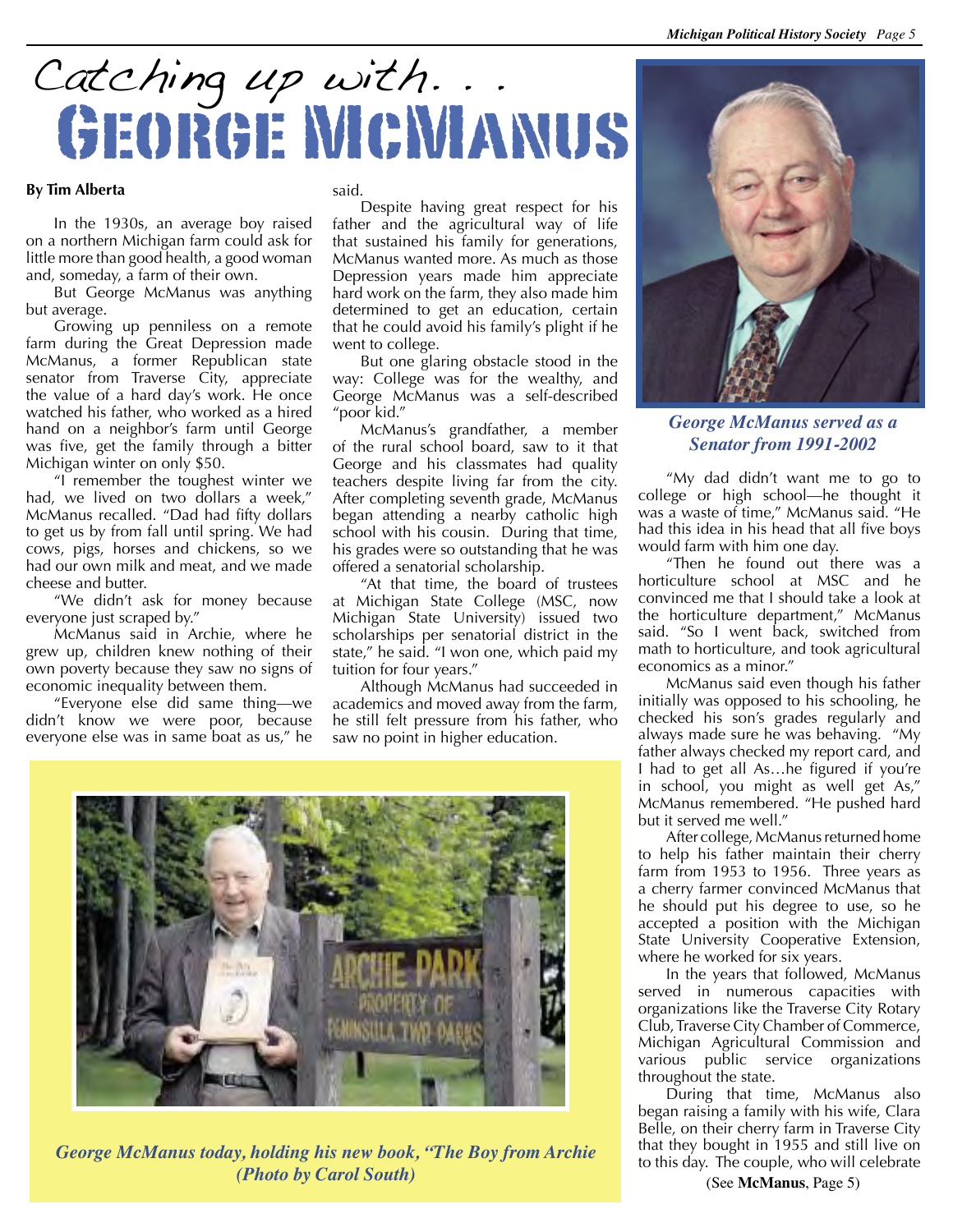### **McManus** *from Page 4*

59 years of marriage this August, raised nine children and are now the proud grandparents of 23 grandchildren and four greatgrandchildren.

But his real calling came unexpectedly in 1990 when a friend urged him to run for the state Senate. McManus said that despite having very little experience or interest in politics, he "ended up doing it" because of his love for public service.

 $\frac{d}{dx}$  it's something I never intended to do," he said. "I wasn't into partisan politics. My dad was a big fan of FDR in the 1930s and was active in the Democratic Party, so politics wasn't a foreign subject to me…I just didn't have any big desire to get into it myself."

McManus served as a GOP senator until he was term-limited in 2002. One of his proudest accomplishments was helping to prevent capital punishment from being implemented in Michigan. McManus brought to Lansing Sister Helen Prejean, the nun who had authored the book *Dead Man Walking*, the true story of a death row convict who realized the evil of his ways and repented before being put to death. She testified before the Legislature about her experiences with the death penalty.

"I had a finger in making sure we didn't institute capital punishment in Michigan," he said, noting his pride in the state's historic opposition to the death penalty since 1837.

McManus never lost sight of his "roots" during his 12-year run in politics, however. Always a farm boy at heart, McManus was one of the most vocal advocates of the farming community and their agricultural interests during his time in the Legislature. Along with serving on multiple other committees, McManus chaired the standing committee on Agriculture and also chaired the Appropriations Subcommittee on Agriculture.

McManus said the toughest part of his political career was making tough decisions on issues that were anything but black and white. "I tried being as fair and impartial about everything as possible, but with politics, you can't be impartial," McManus



The Michigan Political History Society has decided to include a new section in the newsletter, one that informs readers about MPHS members and/or significant figures in Michigan political history that have passed away since the publication of the last newsletter. These brief notices are intended to inform readers, and are not intended to be comprehensive explanations of the person's life or career.

 Please let MPHS know if we have inadvertently left anyone from this list. Further, please contact us in the future if you have obituary information on members and/or significant political figures which you believe should be included in future newsletters.

**TOM DOWNS--**Tom over time became the "go to" fix it man in the country for Democrats embroiled in election recounts, whether they be state or federal, having established himself in the famous Soapy Williams recounts of 1950 and 1952. In his relatively small private practice, he tutored several accomplished election law specialists, like Mike Farrell, John Pirich, and

said.

"A decision is never 100 percent one way and zero the other, more like 51-49. The problem with politics is that you can't use the scientific method to reach a conclusion. There's a lot of judgment that comes into the equation, and that's based on education and experience."

Since his retirement from the Senate, McManus has kept busy with a number of organizations and charities to which he devotes much of his time and energy. He's back on the farm now, living with his son on their cherry farm in Traverse City.

As he grew older and watched as his childhood home was transformed into a highway, McManus said he felt the need to leave something behind for future generations to come.

*The Boy From Archie*, McManus's newly published autobiography, endeavors to do just that, mixing family genealogy and land history with political experiences and stories from trips back to his ancestors' homeland of Ireland.

"It's a lot of stories that need to be passed on to our kids, their kids and the future generations…I didn't want them to get lost," he said. "I also wanted to bring back to the community some memories of the settlement of old mission peninsula and grand traverse community.

"*The Boy From Archie* was titled that way because most people forgot that community even existed."

McManus said he hopes to teach future generations about not only their history, but also the code of conduct that he adhered to as a young man.

"The thread throughout the book is the importance of getting an education, and getting as much out of that education as you can," McManus said. "But it also emphasizes keeping up your reputation so you're in good position for the future.

"It's about learning, but not just book learning. You can learn a lot of different things from a lot of different places."

Mike Hodge, who would also become pre-eminent in election law. Previously he served as a counsel for the Michigan AFL-CIO, and as a delegate to the Michigan Constitutional Convention of 1961-62. As one of the founding members of MPHS, he acted as its legal counsel for nearly 15 years. Tom's interview with Michigan State Chamber of Commerce Vice President Bob LaBrant is now part of the Blanchard Living Library Series.

**MILO RADULOVICH**-- Milo's prominent role in history was to help derail the Red Scare in the 1950's. Milo, a U.S. Air Force reservist, was deemed a security risk and stripped of his commission, even though the Air Force failed to provide any evidence of Radulovich's alleged nefarious activities. CBS fabled broadcaster, Edward R. Murrow highlighted Radulovich's plight on his award-winning news show, "See It Now." As a result of Murrow's broadcast, Radulovich's Air Force status was restored. One of his legal team was MPHS member Kenneth Sanborn; and MPHS member Mike Ranville chronicled Milo's plight in his excellent book, "To Strike at a King." Milo's story was also featured in the film, "Good Night and Good Luck."

**JOHN C. MACKIE**--John was a trained engineer who served as Genesee County Surveyor prior to a stint as Michigan's last elected Highway Commissioner in 1956. The 1963 Constitution made

(See **In Memory**, Page 6)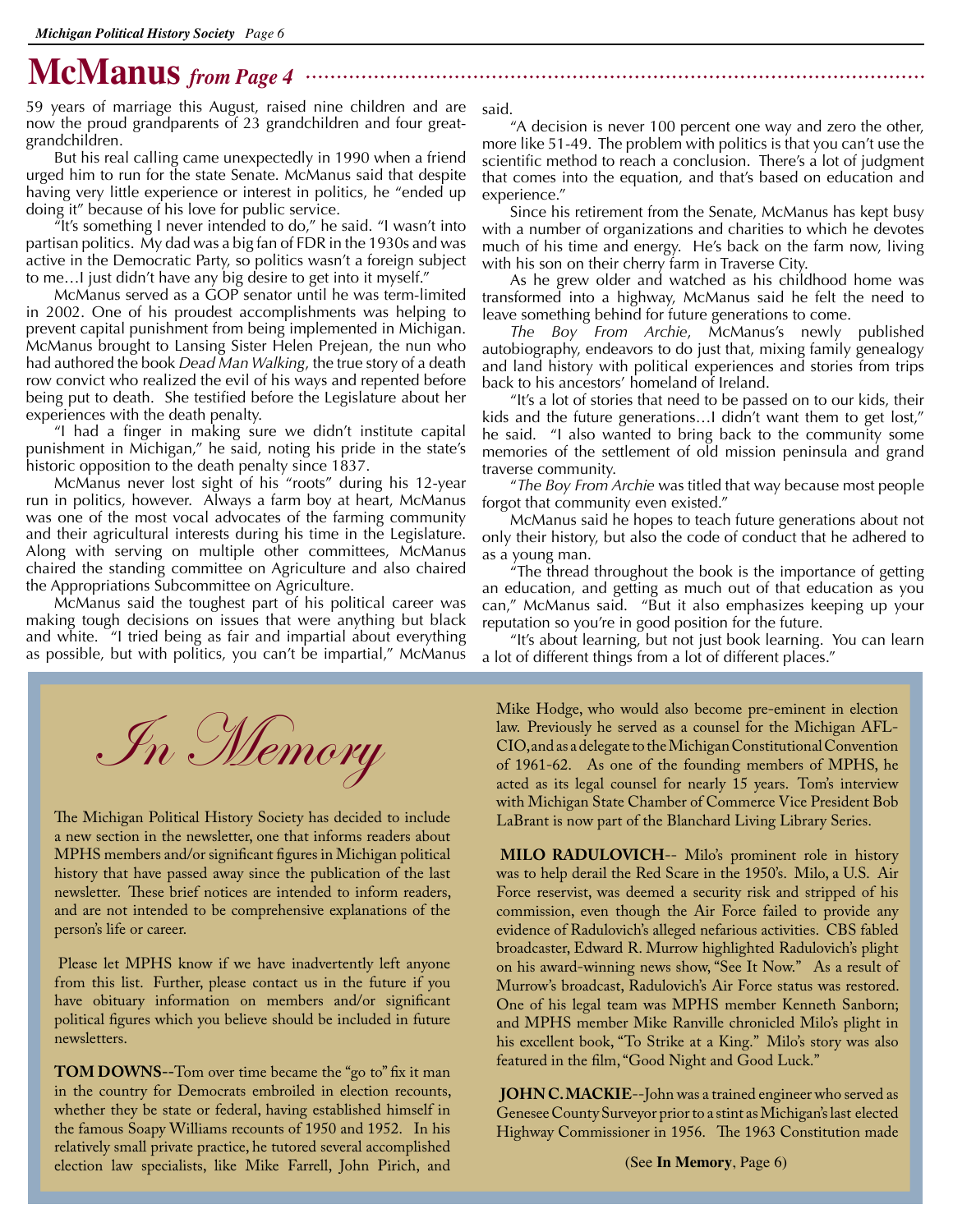it an appointive position, with the title of Director, Department of Transportation, thereby encompassing aeronautics, rail, and marine services. Mackie ran for Congress and was elected in 1964, as part of the great Goldwater Landslide. Two years later, he was defeated by Donald R. Riegle, then a Republican, along with four other firstterm Michigan Democrats, in the landslide elections of 1966.

**ELLY PETERSON**--Elly was a torch bearer and feminist pioneer in Michigan. She was the GOP nominee for the U.S. Senate against Phil Hart in 1964. Shortly after that campaign, she became the Chair of the State GOP, serving in that office until 1969. In the 1970's, she became Vice Chair of the GOP National Committee, and was very active in the Equal Rights Amendment ratification process. MPHS's interview with Elly Peterson is now part of its Blanchard Living Library collection.

**WILLIAM B. FITZGERALD, JR.**--AKA "Billy Fitz"--was one of the Michigan Democratic Party's political stars of the 1970's. Elected in a midterm special election to his late father's Detroit state house seat in 1970, Fitzgerald then ran for--and won--the Senate seat vacated by his uncle in 1974. He was subsequently elected Senate Majority Leader in 1974, at age 32, thus becoming the youngest Senate Majority Leader in Michigan history. He was later deposed as majority leader by Senator Bill Faust in 1976, but then captured the Democratic nomination for Governor in 1978, eventually losing to incumbent William G. Milliken in the November election.

**AL SHORT**--Al began his career as a federal Peace Corps volunteer and then was a teacher in the Jackson County Vandercook Lake School District. He began working for the Michigan Education Association in 1971. As the MEA's tenacious and exceptionally knowledgeable Director of Government Affairs, Al became known to the Capital area for his passionate advocacy of public education and his skill in making the MEA one of Michigan's most formidable political organizations.

**IRVING BLUESTONE**--Irving, the son of Lithuanian immigrants, was born in Brooklyn in 1917 and joined the United Auto Workers in the early 1940's. In the 1950's, he rose to become the assistant to UAW Vice President and, from 1961-1970, became personal assistant to UAW President Walter Reuther. He served as UAW Vice President from 1972-80, before retiring to teach Industrial Relations at Wayne State University. Irving's interview with MPHS is now part of the Blanchard Living Library Collection.

**JERRY LAWLER--A** native of Iowa, Jerry came to Michigan in 1968 to work for the Legislative Service Bureau. A dedicated public servant, he served as Executive Director of the Michigan Capitol Committee from 1989. He oversaw the restoration of the Capitol from 1989-1992. He, and MPHS member Joe Schwarz, were two influential motivators behind the beautiful and awardwinning state Capitol project.

**HUGH MASTERSON**--As the chief lobbyist in Lansing for Ford Motor Company, and later their overseer for state government relations throughout the United States, Hugh was one of the primary architects of Michigan's Single Business Tax. Well known as perhaps the "classiest lobbyist" in town, Hugh mentored a number of multi-client lobbyists and set a standard for toughminded, thoughtful business representation in the Capitol. He was highly regarded in the Executive Branch by every Governor who served during his Lansing tenure, and earned the widespread respect of the Capital Press Corps.

**JOHN "JOE" COLLINS**--Chair of John Swainson's campaign for Governor in 1960. Following Swainson's election as Governor in 1960 Collins replaced Neil Staebler as Chair of the Michigan Democratic Party. He was only 26 years old when he replaced Staebler, and was the youngest state chairman in the nation at that time. Collins was also one of the original founders of the Jackson National Life Insurance Company.

**JOE McCALL**--Joe served as the longtime Public Information Director of the Michigan Department of Mental Health. Before that, he owned a weekly newspaper in Oakland County. Journalism was in his blood; he was from a well-known newspaper family that owned several daily and weekly newspapers in Western and Central Michigan. His wife, Margaret, was Public Information Director of the Michigan Department of Agriculture for many years prior to her death.

**TOM SHAWVER--**Tom worked as an Associated Press Correspondent, Detroit Free Press politics writer and Public Information Director for the Michigan Department of Transportation for 24 years. He was part of a group of Free Press journalists who shared a Pulitzer Prize for their coverage of the 1967 Detroit riots. He also covered the 1957 opening of the Mackinac Bridge and last November took part in ceremonies celebrating the 50th anniversary of that event.

Tom also was a member of the "Soapy Singers," a group of Lansing Press Corps reporters who performed at several farewell events for Gov. G. Mennen Williams when he left office at the end of 1960.

**JOE SUTTON--**Like so many people who have built successful careers around Lansing, Joe started as a janitor at the Capitol while still a student at MSU. He earned his law degree while working for the Department of Treasury and, several years after graduation, joined the Department of Attorney General. Joe worked in many divisions of that office, including Health Care Fraud, Corporations and Securities, and Revenue, before Attorney General Frank Kelley chose him as his Deputy Attorney General in 1997. A recognized expert on elder law, Joe worked with his brother Jerry at Sutton Financial Advisors after retirement from the state.

**DON GARDNER--**Don, who died in April at the age of 96, had the distinction of being the oldest living member of the Lansing Press Corps. He covered the legislature for both the Detroit News and the Detroit Times, and was instrumental in the passage of Michigan's "Reporter Shield Law," which protects reporters from the forced disclosure of sources and information. After service in World War II, Don founded a public relations firm and later had a successful career as a lobbyist.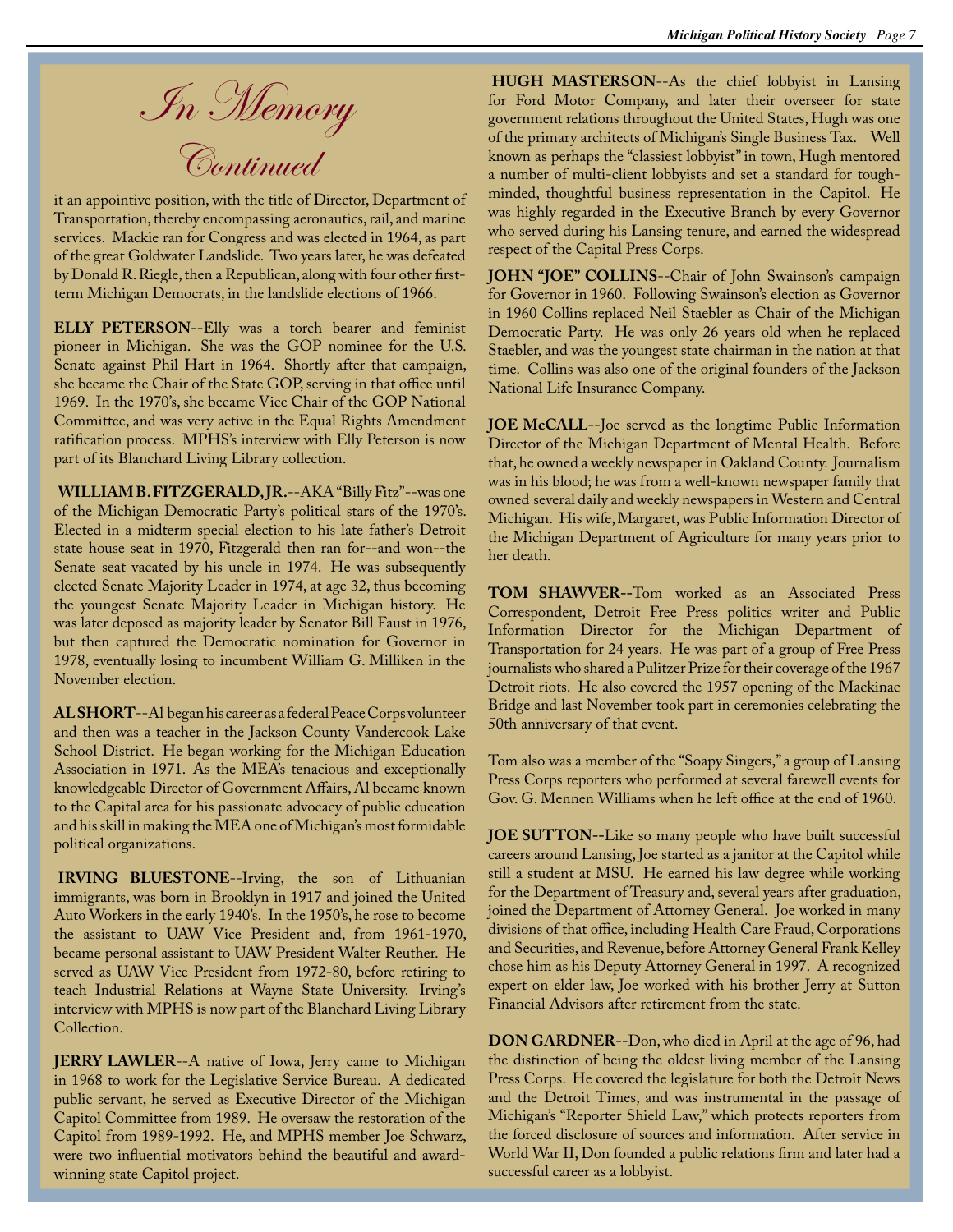# **I N T E R E S T I N G H O B B Y : Two Capitol Veterans Pay Their Respects to Michigan's Govenors**

#### *By Phyllis Washburn*

Some people aspire to visit every baseball stadium, others to visit every state. But two veteran Lansing hands have started an adventure to visit the gravesite of every deceased Michigan

Goott Bean and Don Cooper together have visited 23 of the 41 deceased governor's gravesites. They have also visited the gravesites of five of Michigan's territorial governors. They started their quest in Detroit on Memorial Day 2006, observing the gravesites of former Govs. Cass, Alger, McClelland, Baldwin, Woodbridge and Porter at Evergreen Cemetery and Govs. Pingree and Groesbeck at Woodlawn Cemetery.

Govs. Pingree and Groesbeck at Woodlawn Cemetery. "The gravesites give little snapshots of Michigan history," said Cooper, public policy analyst for the Center for Charter Schools at Central Michigan University. "They show the evolution of how civilization views death, and inevitably, we always find the graves of other notables."

#### How the adventure began

Cooper said his interest in cemeteries began at a young age, as he enjoyed the art and variety of the architecture found in cemeteries.

His interest for visiting the graves of Michigan governors began after he visited the burial sites of important Civil War era figures, such as President Abraham Lincoln, Dred Scott and General Sherman. Cooper's interest spiked when he noticed the differences in how each was treated after death. Cooper became fascinated with uncovering how famous Michiganians were treated in this regard.

Bean, chief of staff for state Sen. Randy Richardville, R-Monroe, said his career in politics and love of history made his newfound hobby obvious.

"I have always enjoyed history - especially local history. Working in state politics makes it easy to combine and connect



Don Cooper at Gov. Woodbridge Ferris's mausoleum in Big Rapids, MI. Governor of Michigan from 1913-17, Ferris also served in the United States Senate and died in office in 1928.



Gov. Chase Osborn's gravesite near Sault Ste. Marie, MI. Osborn was interred at his residence on Sugar Island, MI, which is now a nature preserve under the care of the University of Michigan.

#### the two," Bean said.

"We examine the social aspects and history of the time frame for each governor's service," Cooper said. "Their circumstances are an interesting lesson in state history."

#### Differences in style

Calling their quest an adventure that keeps growing, Bean expressed his interest in the differences in the graves.

"Some governors are interred in small mausoleums, and some have larger monuments," Bean said. "Many others are in small, simple graves that do not indicate their service to our state."

The pair use the websites www.politicalgraveyard.com and <u>www.findagrave.com</u> to help them locate the cemeteries where the governors lay.

Bean referenced Gov. Fred Warner's stone in Farmington Hills, which does not mention his gubernatorial service, and Gov. Luren Dickinson in Charlotte, who has a very simple and easy-to-miss marker obscured by an overgrown shrub.

"It is interesting to see the differences between how prominent figures viewed death," Cooper suggested. "The gravestone reflected how they lived, and what was important to them. It also strongly suggests how prominent of a role their job as governor played in their life."

For example, Gov. Dickinson only served the state in the capacity of governor for two years, but he had a rich career outside of his governorship.

The differences in the graves, according to Cooper, also is the reflection of how American society viewed death at the time. "The styles evolve over time," Cooper noted.

#### Governors not in Michigan

Then there's the handful of Michigan's deceased governors who are not interred in the State.

Earlier last summer, Bean ventured to Washington D.C. to visit the grave of a Michigan governor who was laid to rest outside of the state. The grave of Gov. Wilber Brucker, who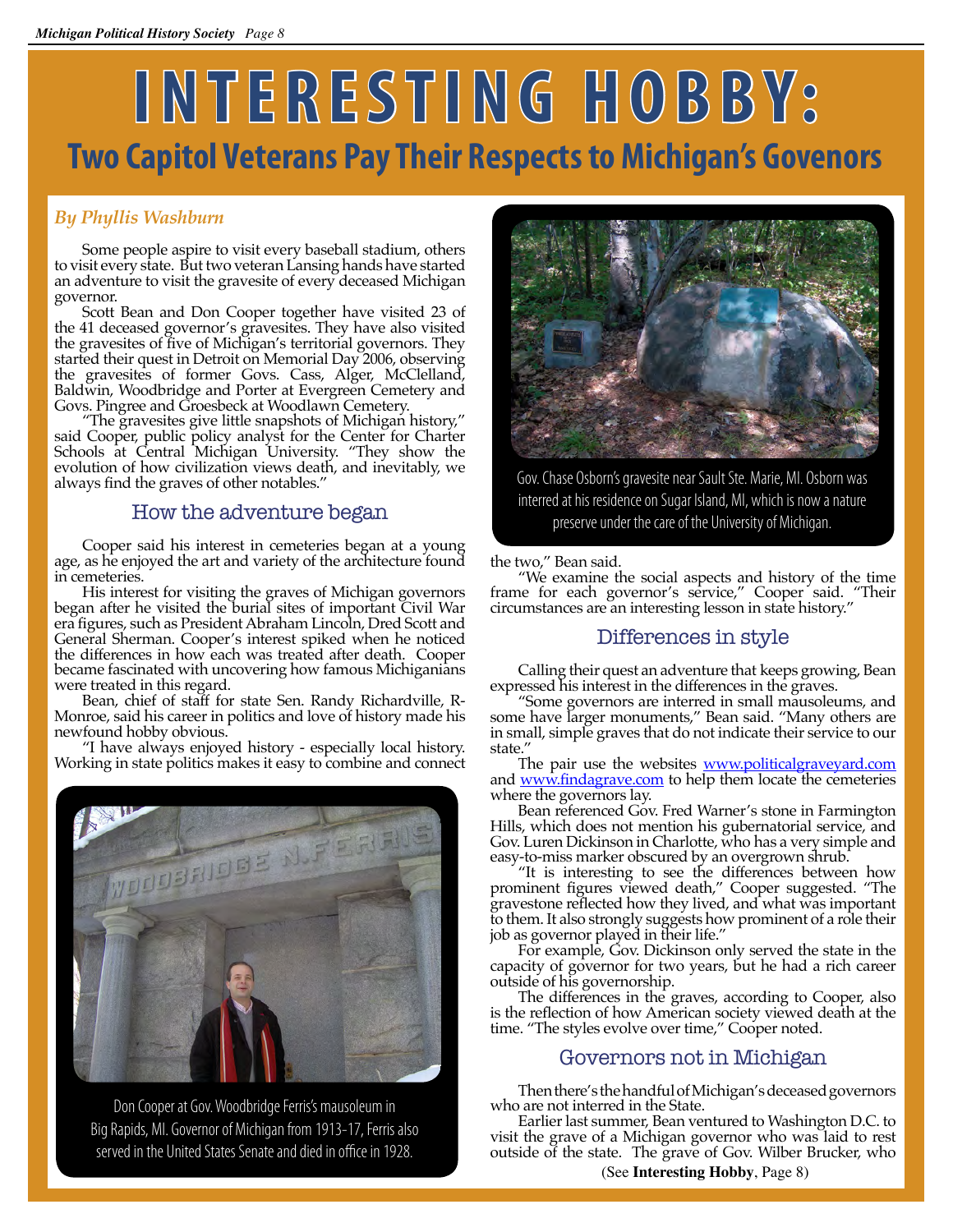## INTERESTING HOBBY CONTINUED.



In addition to having an interest in Michigan Governors gravesites, Scott and Don are both interested in monuments for other notable political figures. Pictured here is Scott Bean at the gravesite of former president James Monroe in Richmond, VA.

also served as secretary of the United States Army, is located across the Potomac River in Arlington National Cemetery.

His grave is a familiar white marker with his name on one side and his offices listed on the other. Being in Arlington and surrounded by history is what made that grave special for

Bean.<br>One unfound gravesite is that of Gov. James Wright Gordon, who later served as the United States Consul to Brazil. Gordon fell to his death from a two-story building, and his body mysteriously disappeared. It is speculated that his body was improperly buried in an unmarked location at the time. Cooper and Bean are searching historical documents in an attempt to discover a monument dedicated to Gordon in Michigan.

#### Favorite gravesites

The pair, of course, have some favorites, as well.

Perhaps Cooper's favorite gravesite is that of Gov. Chase Osborn, who is buried near his family's cottage on an island off the Upper Peninsula. Gov. Osborn donated a great amount of land to serve as a state park, which was near Cooper's home as a child. The grave is marked by a simple plaque on a rock.

A favorite of Bean is that of Gov. Lewis Cass, who has his memorial in Elmwood Cemetery in Detroit. His grave contains a large casket-shaped monument with the state seal carved on

the sides, which Bean called remarkable.<br>Gov. Frank D. Fitzgerald's grave in Grand Ledge has a personal attachment for Bean, who worked for his grandson, the late Frank Fitzgerald, in the Michigan House of Representatives. Bean's former boss is interred at the site, along with his father,

Justice John W. Fitzgerald and grandfather. "The site is a stately and dignified grave, and fitting for the three generations of honest service and hard work for the people of Michigan," Bean declared.

#### Grave leads to activism

Bean and Cooper's quest has also led to a bit of activism<mark>.</mark> from a visit to the grave of former Gov. Stevens T. Mason.

Mason was Michigan's last territorial governor and<mark>l</mark> conversely became Michigan's first state governor after it was granted statehood in 1837. Mason was governor during the Toledo War, and is interred in Detroit's Capitol Park, the site of the state's first capitol. He died in New York at the young age of 31, and the highlight of his gravesite is a statue of the "boy" governor" whose base contains his remains.

Despite classifying Mason's site as a favorite, the travelers acknowledged that its condition is "appalling and illmaintained."

"When the park was dedicated in 1908, it was a focal point of downtown Detroit," Bean said. "Unfortunately, it has fallen into disrepair - the ground is littered with trash, the bushes are overgrown and covering part of the base, and the statue is covered in bird feces. That is not a very fitting tribute for our state's first governor."

When Mason's original gravesite in New York was threatened, the Michigan legislature created a funeral committee to determine the best method for recovering his remains. They recommended the movement of his body from New York and appropriated the \$10,000 to erect the statue in his honor.

The dedication of the statue was a great honor at the time, and Mason's sister and daughter were present at the event.

"The site doesn't suggest a burial site of a revered Michigan governor who played a prominent role in our state's history," Cooper suggested.

Mason's statue celebrated its centennial birthday May 20, 2008, which sparked Bean and Cooper to encourage its preservation in a letter to the city advocating for it to improve Mason's gravesite.

"Michigan's gubernatorial graves are an obscure but forgotten piece of Michigan history," Cooper said. "We should memorialize the stewards of our state and commemorate their service."

Bean and Cooper's end goal? They simply want a little recognition for these men who served our state – even if just by the family, friends and co-workers of the pair.

#### Future plans

Next on the agenda for the travelers is a road trip through Flint, Saginaw, Lapeer and into the thumb-area. On the trip, they will visit the gravesites of several former governors, including Frank Murphy, John T. Rich, Henry Crapo, Aaron Bliss and Josiah Begole.

The duo is very willing to share their passion with the public and is working on compiling the history they've accumulated onto a Web site.

"Before we travel to each gravesite, we research the governor and their era," Cooper said. "It's a great history lesson for us that provides a glimpse into the governor's life and personality, not to mention their role in shaping Michigan's history."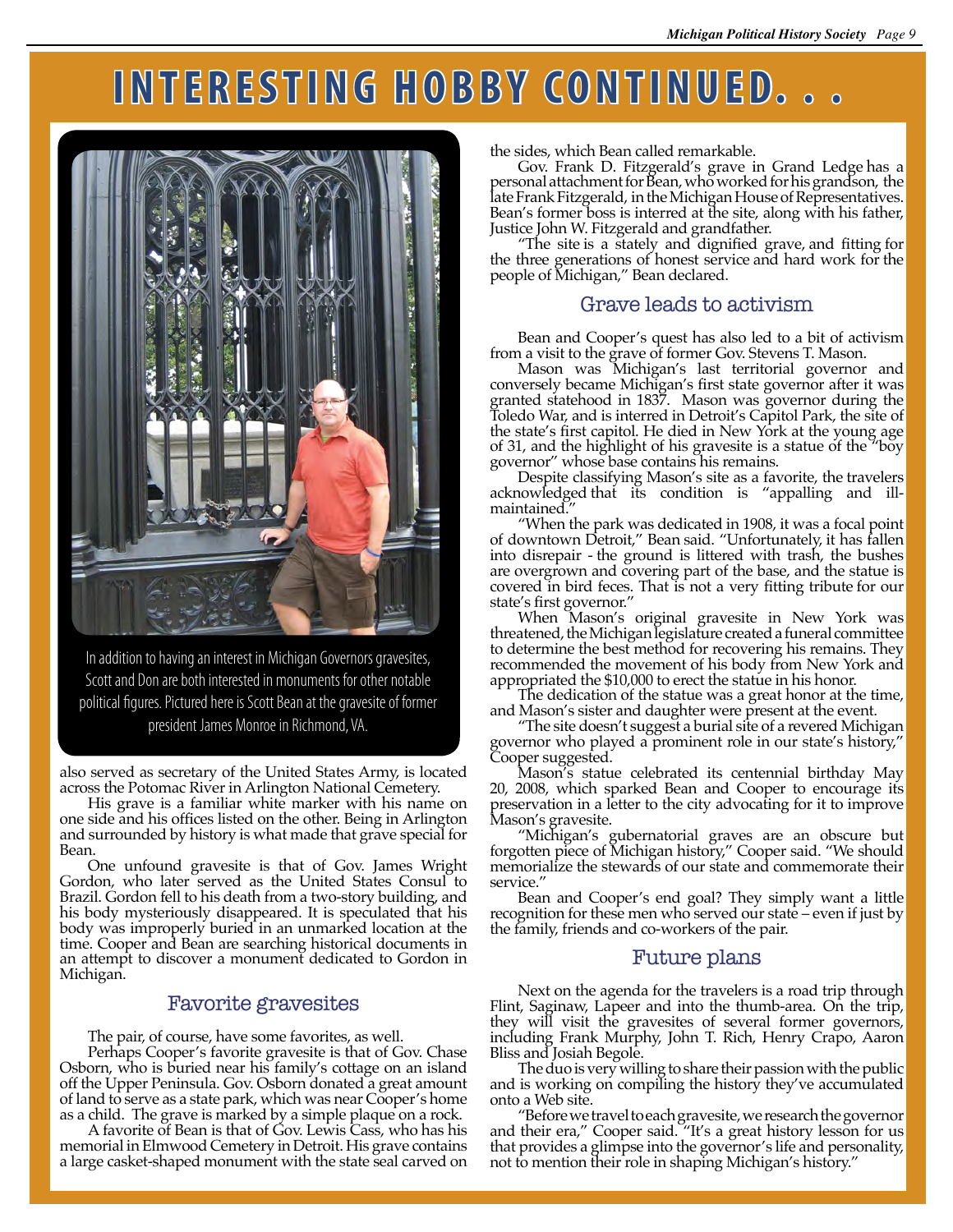*New Life Members*

The Michigan Political History Society reintroduced its life membership plan last year. A life membership plan--which runs \$300 for an individual or family--relieves a person from ever again having to pay dues to MPHS. The life membership fee is invested in the MPHS Endowment, the interest from which helps to support MPHS's mission. Thus, when you join as a life member, your gift helps support MPHS today, and for many years in the future.

Interested in joining as a life member? Please contact Linda Cleary at [Linda.Cleary@sbcglobal.net](mailto:Linda.Cleary@sbcglobal.net) or (517) 333-7996. You may also purchase a life membership for another person, or join as a life member in honor of another person. A full list of our life members can be found at www.miphs.com/lifetimemembership.doc.

We would like to thank the following persons for joining as life members in 2008:

Representative Steve Bieda Senate Majority Leader Michael Bishop Francie Brown Larry Lindemer Robert J. McDonald David Plawecki Michael Ranville

# *ANNUAL APPEAL*

Two years ago, MPHS started its annual appeal program. The program, which is entirely voluntary, allows members to make an additional contribution to MPHS to help fund its operating budget. We would like to thank the following members for contributing to MPHS's 2007-2008 Annual Appeal:

### **Representative (\$0-\$50)**

Carol Conn Honorable Robert Danhof Nell Kuhnmuench Sister Monica Kostielney Patrick McCollough Charles Press

### **Senator (\$51-\$100)**

Stephen Adamini Thomas Cleary, Sr. Honorable Avern Cohn Mitch Irwin Hank and Liesel Meijer

### **Governor (\$101-\$250)**

Ben Baldus Douglas Drake

### **President (Over \$250)**

Kevin A. Kelly Peter Kuhnmuench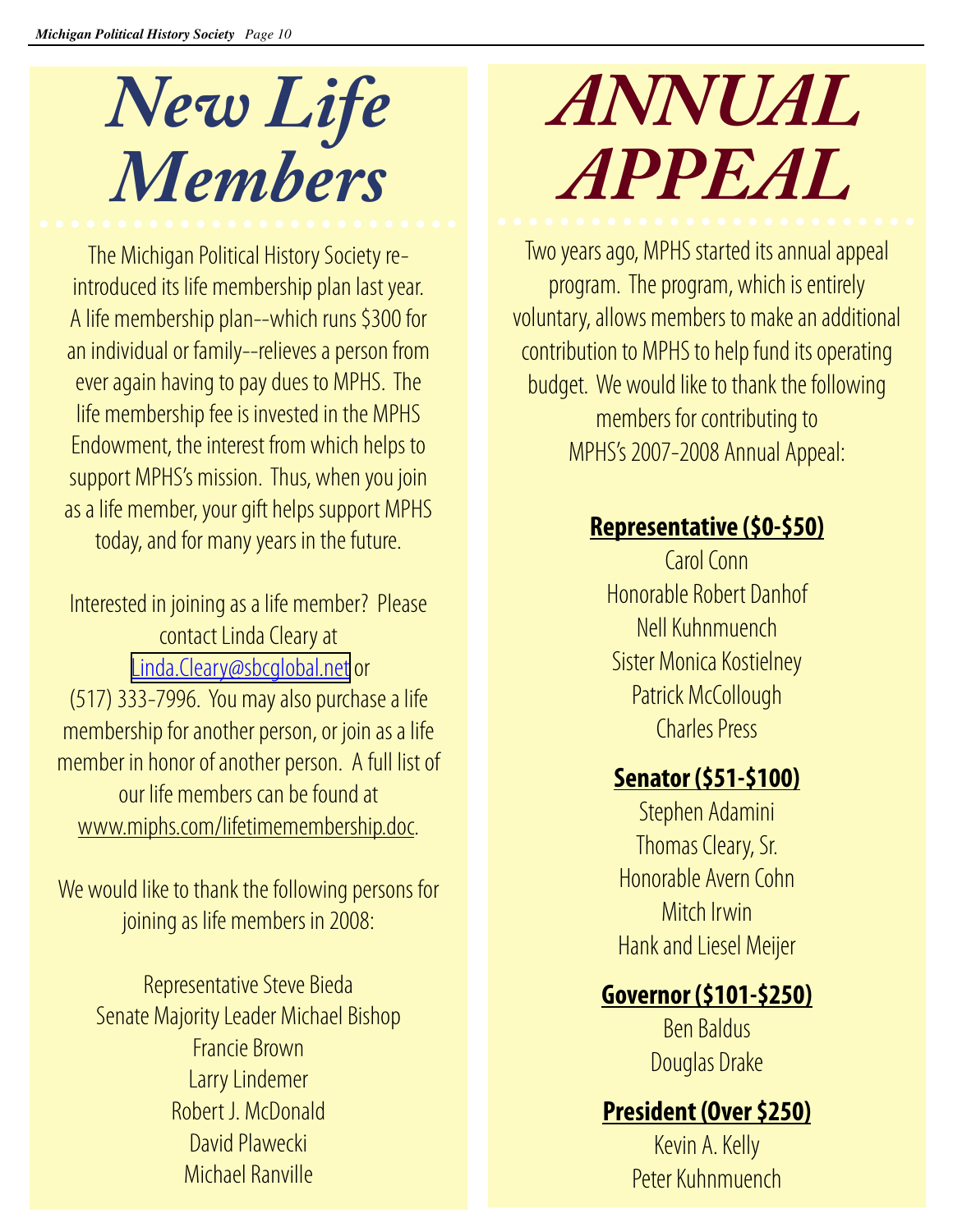# **Blanchard Living Library of Michigan Political History**

In October 2007, MPHS held the largest, most successful event in its history--the tribute to Governor James J. Blanchard. That event not only celebrated his tenure as Governor, but also led to the creation of the James J. Blanchard Living Library of Michigan Political History.

The purpose of the library is to record the stories of the men and women who shaped Michigan's political landscape and played a vital role in forming the policies of our state. The interviews, which are conducted by Lynn Jondahl and Bill Ballenger, are recorded on DVD. These DVD interviews will then be sent to the major university



*Lynn Jondahl interviews Bobby Crim*





*Roman Gribbs, Bill Ballenger*

libraries, the State Library of Michigan, Michigan Government Television, and offered to the Michigan Cable Association so that they may provide it to its local affiliates. Copies of particular interviews will also be made available to interested MPHS members or members of the public.

We would like to thank Wiener & Associates and Foster Swift Collins & Smith for donating the use of their offices to record these interviews.

For a complete list of our oral histories, please visit our website at Miphs.com



*MPHS President Dave Murley, Bob Traxler, and Bill Ballenger*



*Bobby Crim Larry Lindemer*

*Interviews conducted this year include:*

LARRY LINDEMER (GOP Chair and Supreme Court Justice)

> BOBBY CRIM (Speaker of the House)

BOB TRAXLER (State Representative and US Congressman)

ROMAN GRIBBS (Detroit Mayor and Court of Appeals Judge)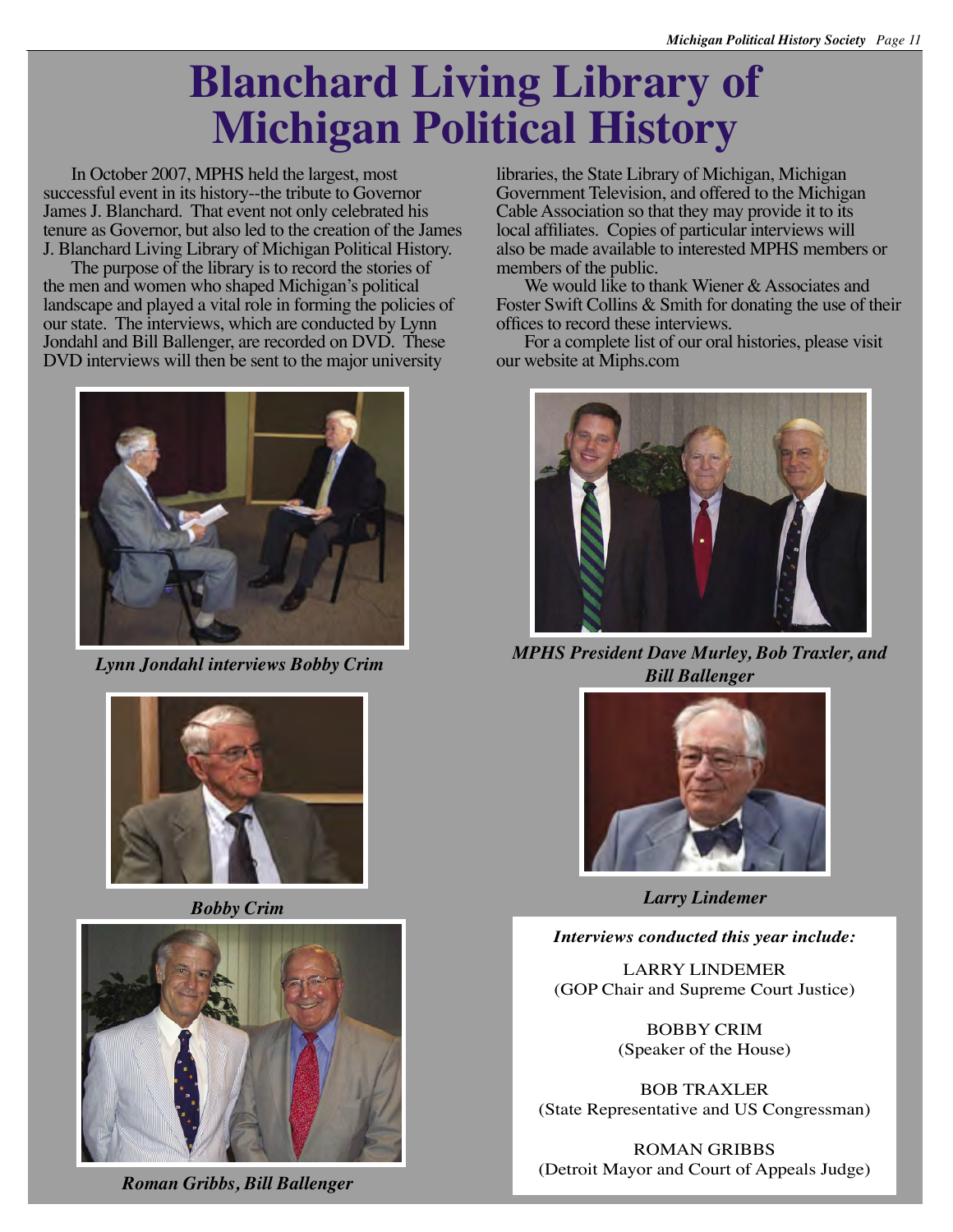# **President Gerald R. Ford to represent Michigan in Capitol Rotunda**

In our last issue, we featured a Michigan Senate debate over the question: Who should represent Michigan in our nation's Capitol? Each state is permitted to place two statues in the Capitol, statutes of individuals "illustrious for their historic renown or for their distinguished civic or military service." Michigan has been represented in the Capitol by former Governor Lewis Cass (since 1889) and former Senator and GOP founder Zachariah Chandler (since 1913). After several months of deliberation and debate, the state of Michigan has decided to replace the statue of Chandler with one on President Ford.

#### **HISTORY**

The Michigan House of Representatives considered a resolution, sponsored by Speaker Pro Tem Michael Sak (D-Grand Rapids), requesting that the Congressional Joint Committee on the Library of Congress to replace the Chandler statue with one of President Gerald Ford. The resolution passed without opposition on June 28, 2007. Speaker Pro Tem Sak, when asked why he sponsored the resolution, said, "It is a unique and special opportunity to recognize and honor Grand Rapids' President. He was one of our own, and I feel that it is appropriate to place his statue in the Capitol Rotunda in Washington. I look forward to the special day when we dedicate the statue in honor of President Ford, and his family, and the citizens of Michigan."

When the Michigan Political History Society newsletter went to press last year, the Senate was still debating the Ford/Chandler issue. Senator Bill Hardiman (R-Kentwood) had sponsored a Resolution which also requested the Congressional Joint Committee to replace the Chandler statue with the Ford statue. The resolution was sent to the Senate Commerce Committee in July 2007. While Gerald Ford Foundation Executive Director Marty Allen and Senator Hardiman spoke in favor of the resolution, two Senators--Tom George and Cameron Brown--spoke in favor of keeping the Zachariah Chandler statue in the Capitol. (See the last MPHS Newsletter for Senator George's argument regarding why he thought Michigan should keep Zachariah Chandler in Statuary Hall.) The Commerce Committee adjourned without taking a vote on the resolution.

The logjam was finally broken on December 13, 2007, when the Senate passed the Resolution favoring the Ford statue. "President Ford brought our nation together during difficult times," Senator Hardiman said. "I am thankful for the support and cooperation of all those involved in this effort to recognize his strong leadership and unshakeable commitment to duty."

The Resolution was sent to Governor Granholm and she,



Speaker Pro Tem Sak and Senator Hardiman stand before the Ford Portrait in the State Capitol

too, added a letter in support of the change. The resolutions and letter were then transmitted to the Congressional Joint Committee on the Library of Congress. With the help of U.S. Representative Vern Ehlers--the former chair, and a current member, of the Committee--Michigan's request was approved. On March 6, 2008, the agreement between the State of Michigan and the Capitol Architect was signed, calling for the eventual removal of the Chandler statue from Statuary Hall and the placement of the Ford Statue in the Capitol Rotunda.

#### **WHAT NEXT?**

According to Gerald Ford Foundation Executive Director Marty Allen, the Foundation is still in the process of interviewing artists to design the Ford statue. Ideally, the

(See **President Ford**, Page 13)